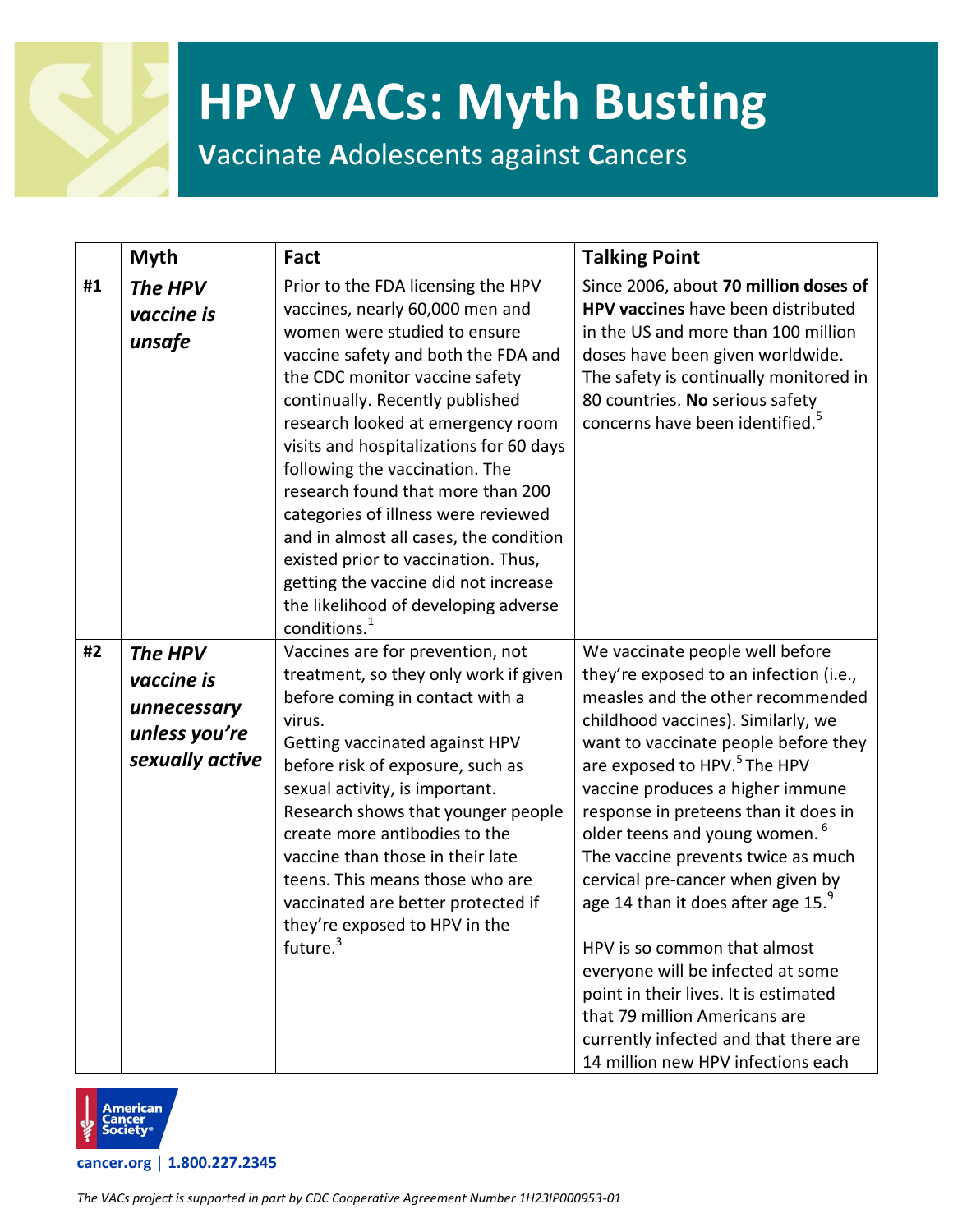

**V**accinate **A**dolescents against **C**ancers

|    |                                           |                                                                                                                                                                                                                                                                                                                                                                                                                                                                                                                                                                                                                                                     | year. Most people who are infected<br>will never know it. So even if your<br>child delays sexual activity until<br>marriage, or only has one partner in<br>the future, they could still be<br>exposed if their partner has been                                                                                                                                                                                                                               |
|----|-------------------------------------------|-----------------------------------------------------------------------------------------------------------------------------------------------------------------------------------------------------------------------------------------------------------------------------------------------------------------------------------------------------------------------------------------------------------------------------------------------------------------------------------------------------------------------------------------------------------------------------------------------------------------------------------------------------|---------------------------------------------------------------------------------------------------------------------------------------------------------------------------------------------------------------------------------------------------------------------------------------------------------------------------------------------------------------------------------------------------------------------------------------------------------------|
| #3 | The HPV<br>vaccine is only<br>for females | Both males and females can get HPV.<br>It's very common $-4$ out of 5 people<br>have HPV at some point in their<br>lives.<br>Although cervical cancer is the most<br>common type of cancer caused by<br>HPV, persistent infection also causes<br>cancers of the tongue and the base<br>of the tonsils. These cancers are<br>becoming more common, especially<br>among men, and may be more<br>common than cervical cancer within<br>the next 5 years. HPV can also cause<br>penile and anal cancers affecting<br>men.<br>The HPV vaccine provides protection<br>against most of the genital cancers<br>in men caused by HPV infection. <sup>3</sup> | exposed. <sup>5</sup><br>The HPV vaccine is strongly<br>recommended for males and<br>females.<br>One HPV vaccine-called Gardasil-is<br>also for boys. This vaccine helps<br>prevent boys from getting infected<br>with the types of HPV than can cause<br>cancers of the throat, penis, and<br>anus; it also prevents genital warts.<br>When boys are vaccinated, they are<br>less likely to spread HPV to their<br>current and future partners. <sup>5</sup> |
|    |                                           |                                                                                                                                                                                                                                                                                                                                                                                                                                                                                                                                                                                                                                                     |                                                                                                                                                                                                                                                                                                                                                                                                                                                               |

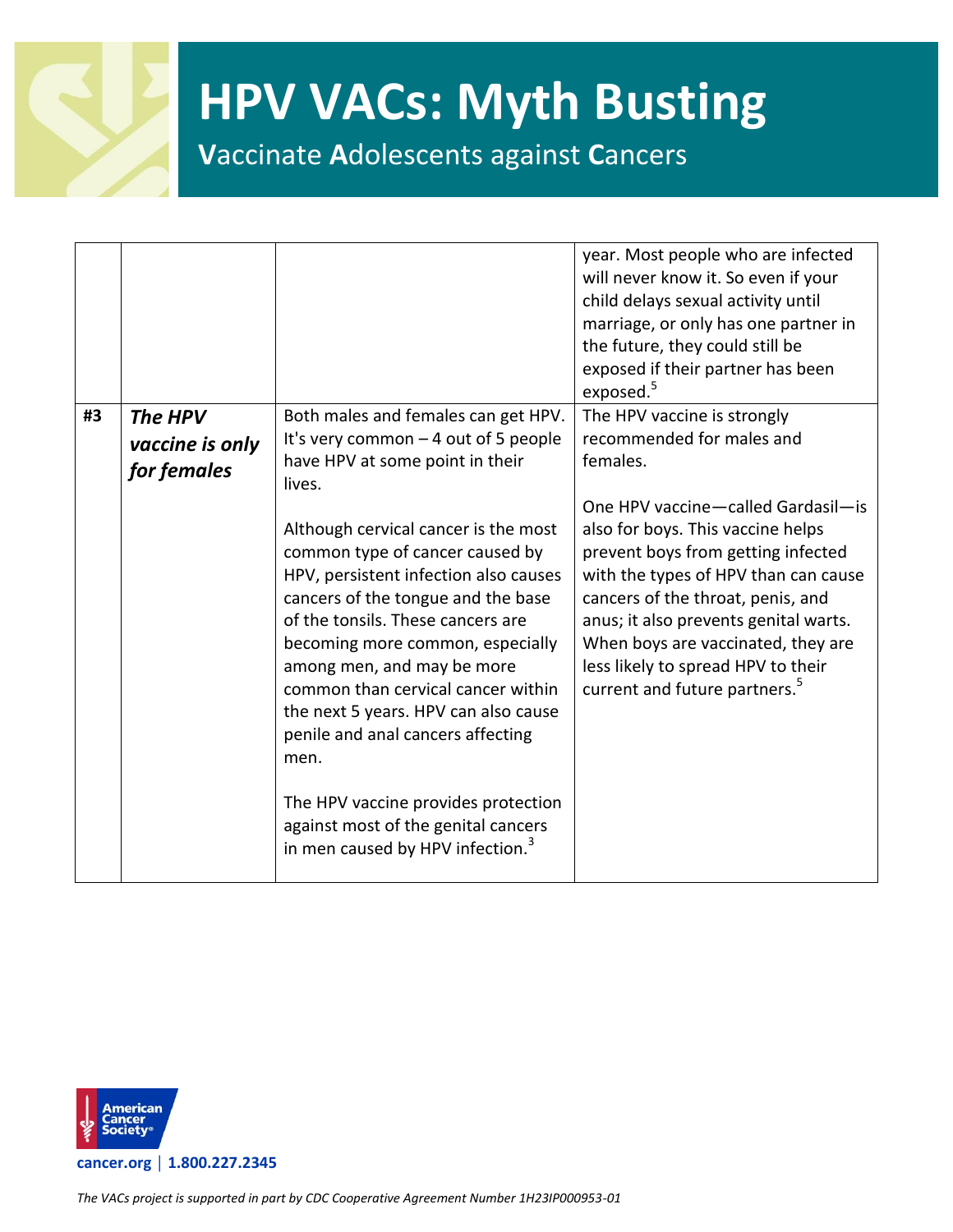#### **V**accinate **A**dolescents against **C**ancers

| #4 | The HPV<br>vaccine is<br><i>ineffective</i>         | In initial clinical trials, the vaccine<br>was given to 20,000 women ages<br>16-26 in 33 countries including<br>Australia. These trials showed the<br>vaccine is almost 100% effective in<br>preventing abnormalities in cells in<br>the cervix caused by high-risk HPV<br>types 16 and 18. Those<br>abnormalities are a proven pre-<br>cursor to cervical cancer.<br>Further clinical trials involving more<br>than 4,000 males ages 16-26 from<br>18 countries showed the vaccine<br>was 90% effective in preventing<br>genital warts and abnormalities<br>associated with penile cancer, and<br>78% effective in preventing anal<br>disease caused by HPV types 6, 11,<br>16 and $18.3$ | Numerous clinical trials have proven<br>the vaccine's effectiveness in<br>preventing HPV-caused cervical, anal,<br>and penile cancers, as well as genital<br>warts.<br>In addition, studies in the US and<br>other countries that have introduced<br>the HPV vaccine have shown a<br>significant reduction in infections<br>caused by the HPV types targeted by<br>the vaccine. <sup>5</sup> |
|----|-----------------------------------------------------|--------------------------------------------------------------------------------------------------------------------------------------------------------------------------------------------------------------------------------------------------------------------------------------------------------------------------------------------------------------------------------------------------------------------------------------------------------------------------------------------------------------------------------------------------------------------------------------------------------------------------------------------------------------------------------------------|----------------------------------------------------------------------------------------------------------------------------------------------------------------------------------------------------------------------------------------------------------------------------------------------------------------------------------------------------------------------------------------------|
| #5 | The HPV<br>vaccine<br>encourages<br>sexual activity | A recent study looked for any<br>correlation between HPV<br>vaccination and sexual activity-<br>related outcomes (i.e. pregnancy,<br>sexually transmitted infection<br>testing or diagnosis and<br>contraceptive counseling) over a 3<br>year period of time. After<br>comparing outcomes in vaccinated<br>vs. unvaccinated 11- and 12-year-<br>old females, it was found that HPV<br>vaccination during the<br>recommended ages was not<br>associated with an earlier onset of<br>sexual activity or an increase in<br>sexual activity-related outcomes<br>(less than .01% difference between<br>the two groups). $^{1,2}$                                                                | Studies have shown there's no<br>correlation between receiving the<br>HPV vaccine and increased rates of (or<br>earlier engagement in) sexual activity.                                                                                                                                                                                                                                      |

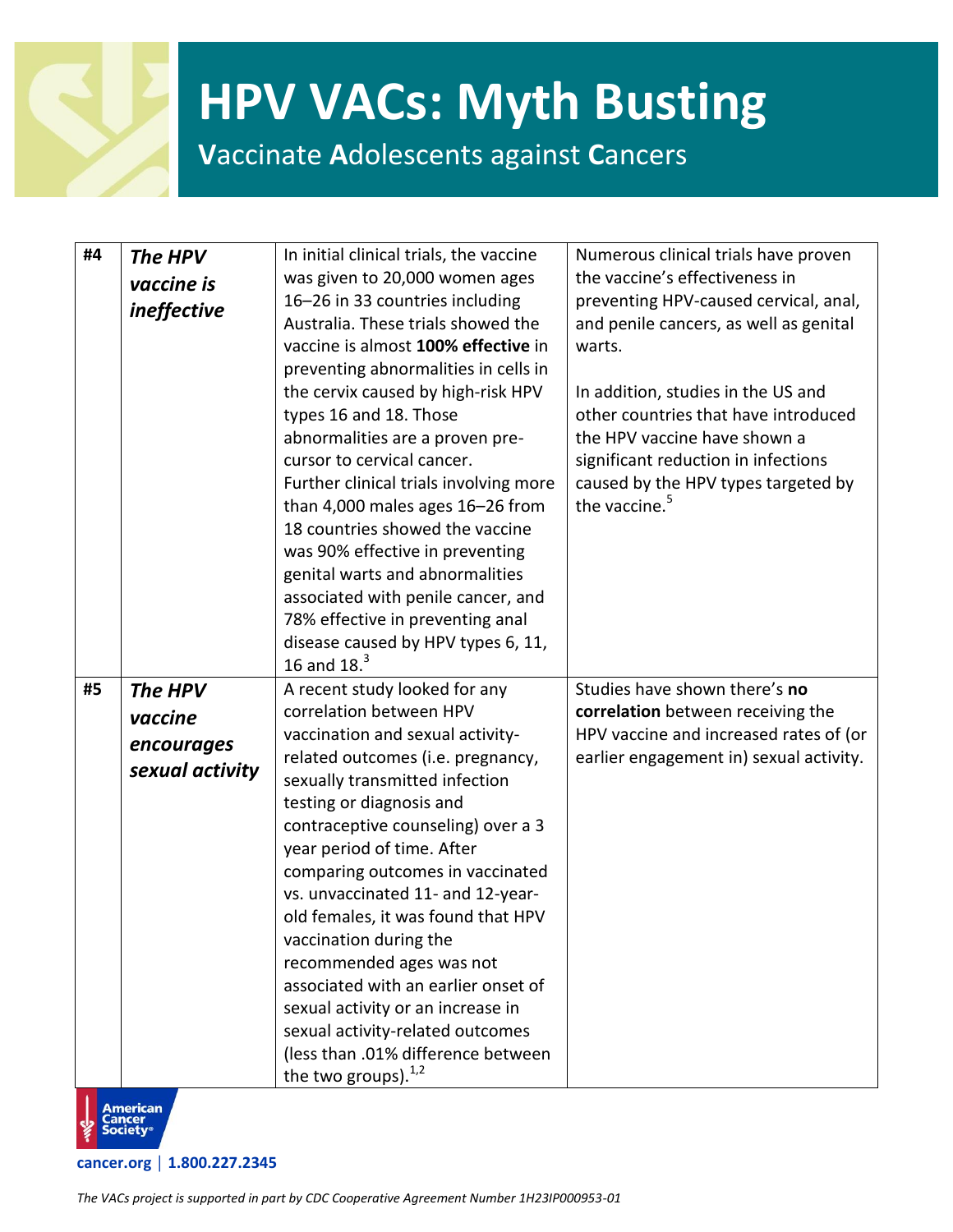#### **V**accinate **A**dolescents against **C**ancers

| #6 | <b>People already</b><br>know about<br>the HPV<br>vaccine, and<br>will ask for it if<br>they want it | Studies on the vaccine have shown<br>that up to 60% of parents have no<br>prior knowledge about the vaccine<br>before their child's provider<br>educates them about it. <sup>4</sup>                                                                                                                                                                                                                                                                                                                                                                                                            | A strong provider recommendation is<br>the single best predictor of<br>vaccination. $5$                                                                                                                                                                                                                                                                                                                                                                                                                                                                     |
|----|------------------------------------------------------------------------------------------------------|-------------------------------------------------------------------------------------------------------------------------------------------------------------------------------------------------------------------------------------------------------------------------------------------------------------------------------------------------------------------------------------------------------------------------------------------------------------------------------------------------------------------------------------------------------------------------------------------------|-------------------------------------------------------------------------------------------------------------------------------------------------------------------------------------------------------------------------------------------------------------------------------------------------------------------------------------------------------------------------------------------------------------------------------------------------------------------------------------------------------------------------------------------------------------|
| #7 | The HPV<br>vaccine causes<br>serious side<br>effects<br>including<br>death                           | Of the 14 deaths recorded among<br>girls and women in the (FDA) study<br>(of the HPV vaccine), the causes<br>included car accidents, congenital<br>heart problems, suicide, lupus, and<br>pneumonia and were not linked to<br>the vaccine. <sup>1</sup><br>Globally, over 100 million doses of<br>the vaccine have been given in<br>more than 120 countries, and all<br>adverse reactions have been<br>monitored and investigated.<br>All vaccines can have side effects.<br>The reactions that people have had<br>after the HPV vaccines have been<br>similar to those from other<br>vaccines. | The vaccine was tested in numerous<br>clinical trials and proved to be safe,<br>and continues to be monitored for<br>safety. Just like other vaccines, minor<br>swelling or redness at the site of<br>injection can occur with the HPV<br>vaccine.<br>The most common side effects are<br>pain, redness, and/or swelling at the<br>site of injection. Very rarely, more<br>serious side effects such as<br>anaphylactic (allergic) reaction can<br>occur, usually if a person is allergic to<br>an ingredient in the vaccine such as<br>yeast. <sup>3</sup> |
| #8 | The HPV<br>vaccine causes<br>fertility issues                                                        | Claims of HPV vaccine-induced<br>infertility are anecdotal and not<br>backed by research or clinical trials.<br>The HPV vaccine can actually<br>protect fertility by preventing<br>gynecological problems related to<br>the treatment of cervical cancer. It's<br>possible that the treatment of<br>cervical cancer could leave a<br>woman unable to have children. It's<br>also possible that treatment for<br>cervical pre-cancer could put a                                                                                                                                                 | There are no data to suggest that<br>getting the HPV vaccine will have a<br>negative effect on future fertility. In<br>fact, getting vaccinated and protecting<br>against cervical cancer can protect a<br>woman's ability to get pregnant and<br>have healthy babies. <sup>6</sup>                                                                                                                                                                                                                                                                         |

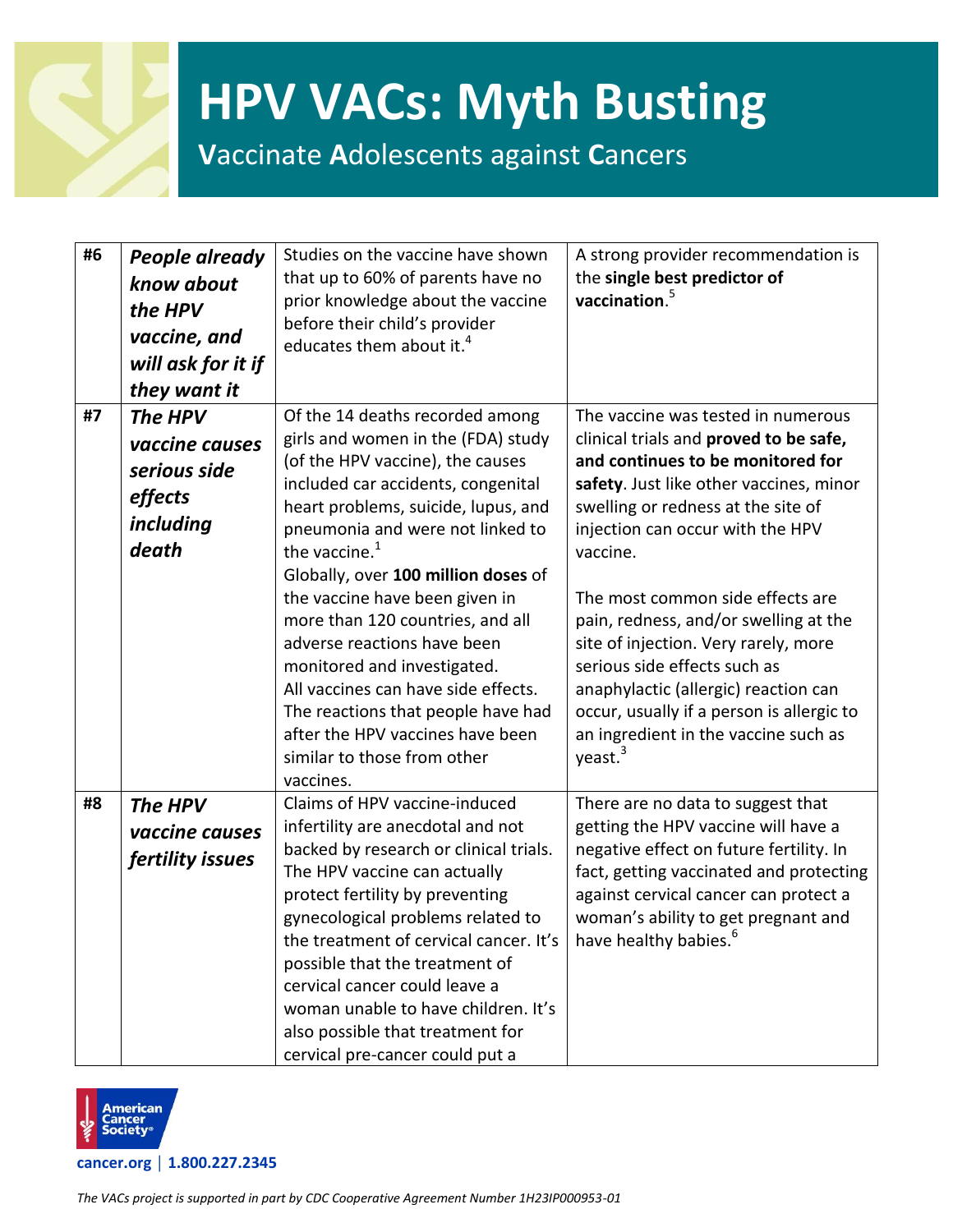

**V**accinate **A**dolescents against **C**ancers

|     |                    | woman at risk for problems with                                     |                                        |
|-----|--------------------|---------------------------------------------------------------------|----------------------------------------|
|     |                    | her cervix, which could cause                                       |                                        |
|     |                    | preterm delivery or other<br>problems. <sup>6</sup>                 |                                        |
| #9  |                    | Recent studies have found that                                      | Current data suggest the vaccine       |
|     | <b>The</b>         | those who received the vaccine                                      | protection is ongoing, with no sign of |
|     | effectiveness      | continued to have antibodies to the                                 | waning. The mechanism of immune        |
|     | of the HPV         | virus. There is no indication that                                  | memory has been demonstrated in        |
|     | vaccine wears      | they will decrease over time, but                                   | women who have been vaccinated,        |
|     | off over time      | studies continue. <sup>7</sup>                                      | indicating the vaccine will provide    |
|     |                    |                                                                     | long-term immunity. If it's discovered |
|     |                    |                                                                     | that the immunity does wane, a         |
|     |                    |                                                                     | booster will be recommended, similar   |
|     |                    |                                                                     | to many other vaccines.                |
| #10 | The HPV            | In the trials that led to the approval                              | The vaccine has been proven, through   |
|     | vaccine has        | of Gardasil and Cervarix, those                                     | numerous studies, to prevent the cell  |
|     | not been           | vaccines were found to provide                                      | changes and infections that            |
|     | proven to          | nearly 100% protection against                                      | correspond with multiple HPV-caused    |
|     | prevent HPV-       | persistent cervical infections with                                 | cancers.                               |
|     | related            | HPV types 16 and 18, plus the pre-<br>cancers that those persistent |                                        |
|     |                    | infections can cause. A clinical trial                              |                                        |
|     | cancers            | of Gardasil in men indicated that it                                |                                        |
|     |                    | can prevent anal cell changes                                       |                                        |
|     |                    | caused by persistent infection and                                  |                                        |
|     |                    | genital warts. <sup>8</sup>                                         |                                        |
| #11 | The HPV            | Gardasil, Gardasil-9, and Cervarix all                              | Given the quantities of aluminum we    |
|     | vaccine            | contain ingredients that have been                                  | are exposed to on a daily basis, the   |
|     | contains           | proven to be perfectly safe. Like the                               | quantity of aluminum in vaccines is    |
|     | harmful            | Hepatitis B and Tdap vaccines, HPV                                  | miniscule. Aluminum-containing         |
|     |                    | vaccines contain aluminum, which                                    | vaccines have been used for decades    |
|     | <i>ingredients</i> | is an adjuvant that boosts the                                      | and have been given to over one        |
|     |                    | body's immune response to the                                       | billion people without problem. In     |
|     |                    | vaccine. In addition to certain                                     | spring 2000, the National Vaccine      |
|     |                    | vaccines, aluminum is found in                                      | Program Office (NVPO) reviewed         |
|     |                    | breastmilk, infant formula, antacids,                               | aluminum exposure through vaccines     |

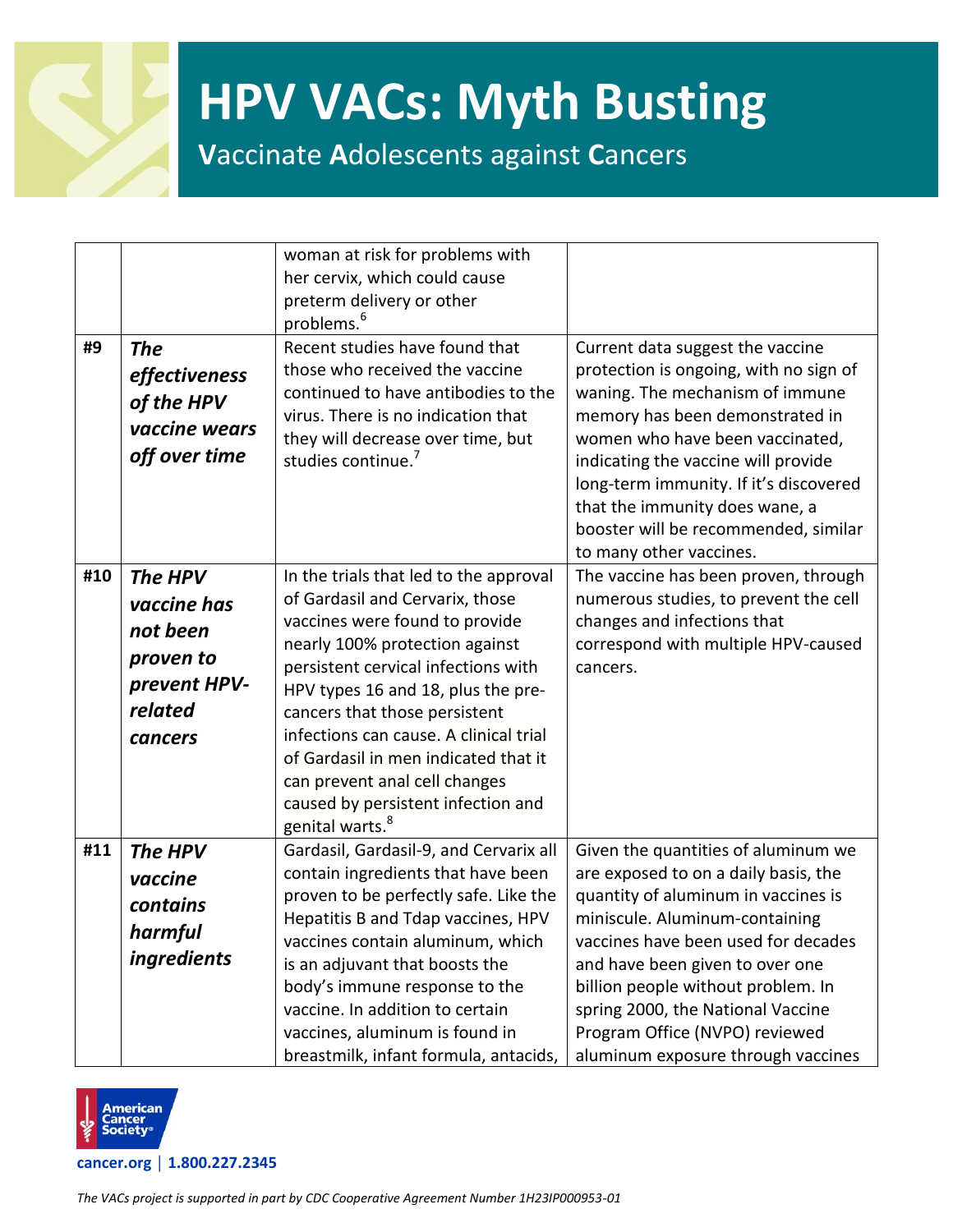

**V**accinate **A**dolescents against **C**ancers

|  | and numerous foods and              | and determined that no changes to                |
|--|-------------------------------------|--------------------------------------------------|
|  | beverages, including fruits and     | vaccine recommendations were                     |
|  | vegetables, beer and wine,          | needed based on aluminum content.                |
|  | seasonings, flour, cereals, nuts,   | The Global Advisory Committee on                 |
|  | dairy products, baby formulas, and  | Vaccine Safety, part of the World                |
|  | honey. Typical adults ingest 7 to 9 | Health Organization (WHO), has also              |
|  | milligrams of aluminum per day;     | reviewed studies and found no                    |
|  | whereas the HPV vaccines contain    | evidence of health risks that would              |
|  | .225 milligrams of aluminum per     | require changes to vaccine policy. <sup>10</sup> |
|  | dose. <sup>10</sup>                 |                                                  |